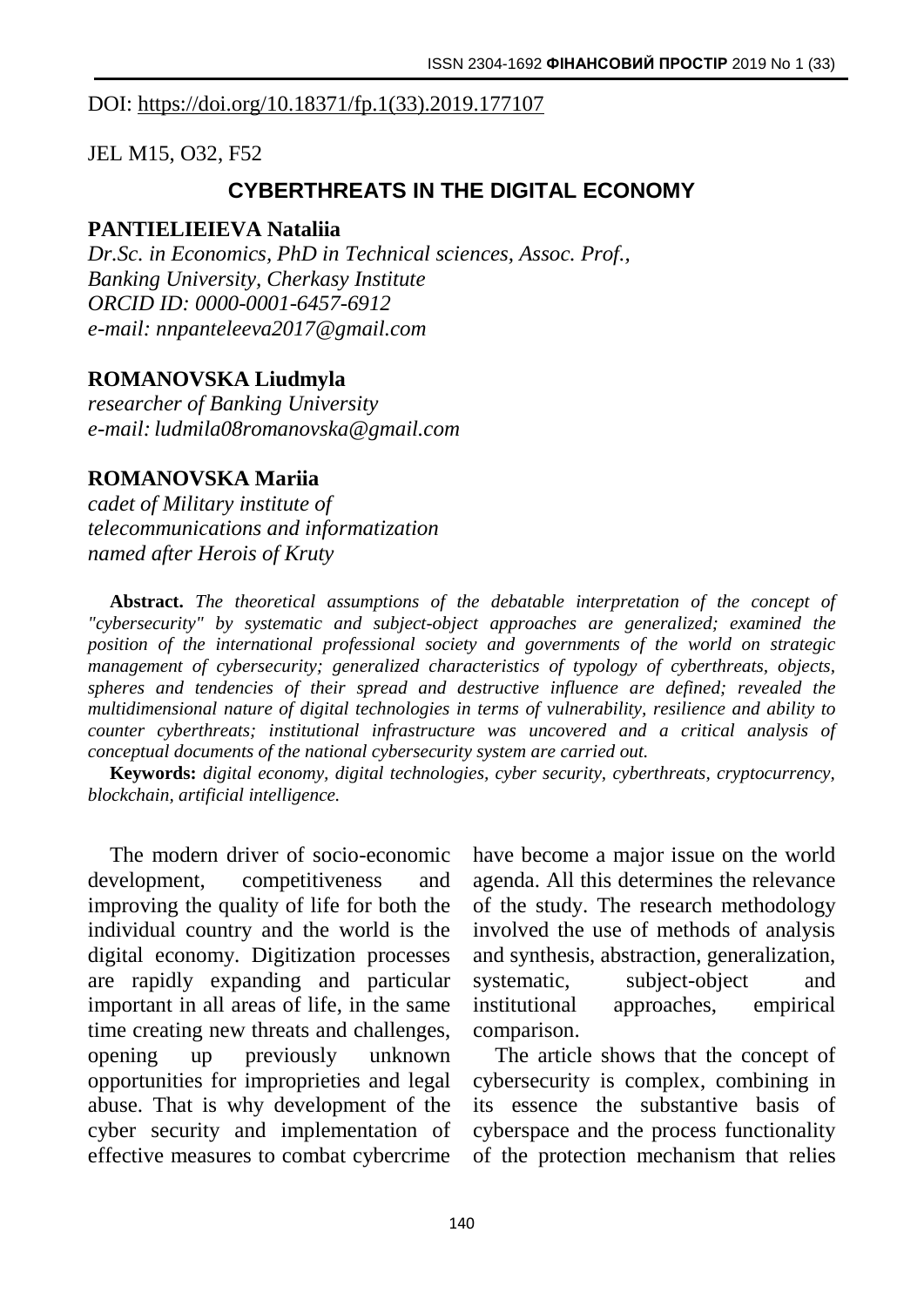on systemic and institutional approaches, adheres to the principles of efficiency, reliability, optimality.

Adhering to the view that typologization of cyber threats is an open system, which is quite naturally connected with the progressive development of technologies, their most known types from the point of view of destructive properties, technical functionality and motive factors, trends of dissemination are considered and characterized by authors.

The article reveals the multidimensional nature of modern digital technologies, including blockchain, artificial intelligence, the Internet of Things, regarding cybersecurity vulnerability and / or resilience and cybersecurity capabilities.

A critical assessment of the institutional infrastructure and regulatory framework of Ukraine's cybersecurity system are given.

It is concluded that building a digital economy is impossible without understanding the technological and social nature of cyberthreats, requires initiatives and effective steps in developing and strengthening institutional and information infrastructure at the national and global levels, develop a sound and consistent digital legal framework, formulate the necessary digital and digital competencies literacy, including the cyber-threat models and cybercrime mechanisms and their consequences, compliance with cybersecurity principles in all areas of professional activities and building smart-oriented ecosystems and more.

## *References*

1. Hutsaliuk, M.V. (2019). Otsinka realizatsii stratehii kiberbezpeky Ukrainy z urakhuvanniam dosvidu yevropeiskykh i svitovykh praktyk [Assessment of the implementation of the cybersecurity strategy of Ukraine, taking into account the experience of European and world practices]. *Informatsiia i pravo,* 2(29), 90-99. [in Ukrainian].

2. Pro osnovni zasady zabezpechennia kiberbezpeky Ukrainy [On the basic principles of ensuring cyber security of Ukraine]. Retrieved from [https://zakon.rada.gov.ua/laws/show/2163-19.](https://zakon.rada.gov.ua/laws/show/2163-19) [in Ukrainian].

3. National Military Strategy for Cyberspace Operations. Retrieved from //www.dod.gov/pubs/foi/ojcs/07-F-2105doc1.pdf. [in English].

4. Cyber Security Strategy of the United Kingdom. Retrieved from [http://ccpic.mai.gov.ro/docs/UK\\_cyber\\_security.pdf.](http://ccpic.mai.gov.ro/docs/UK_cyber_security.pdf) [in English].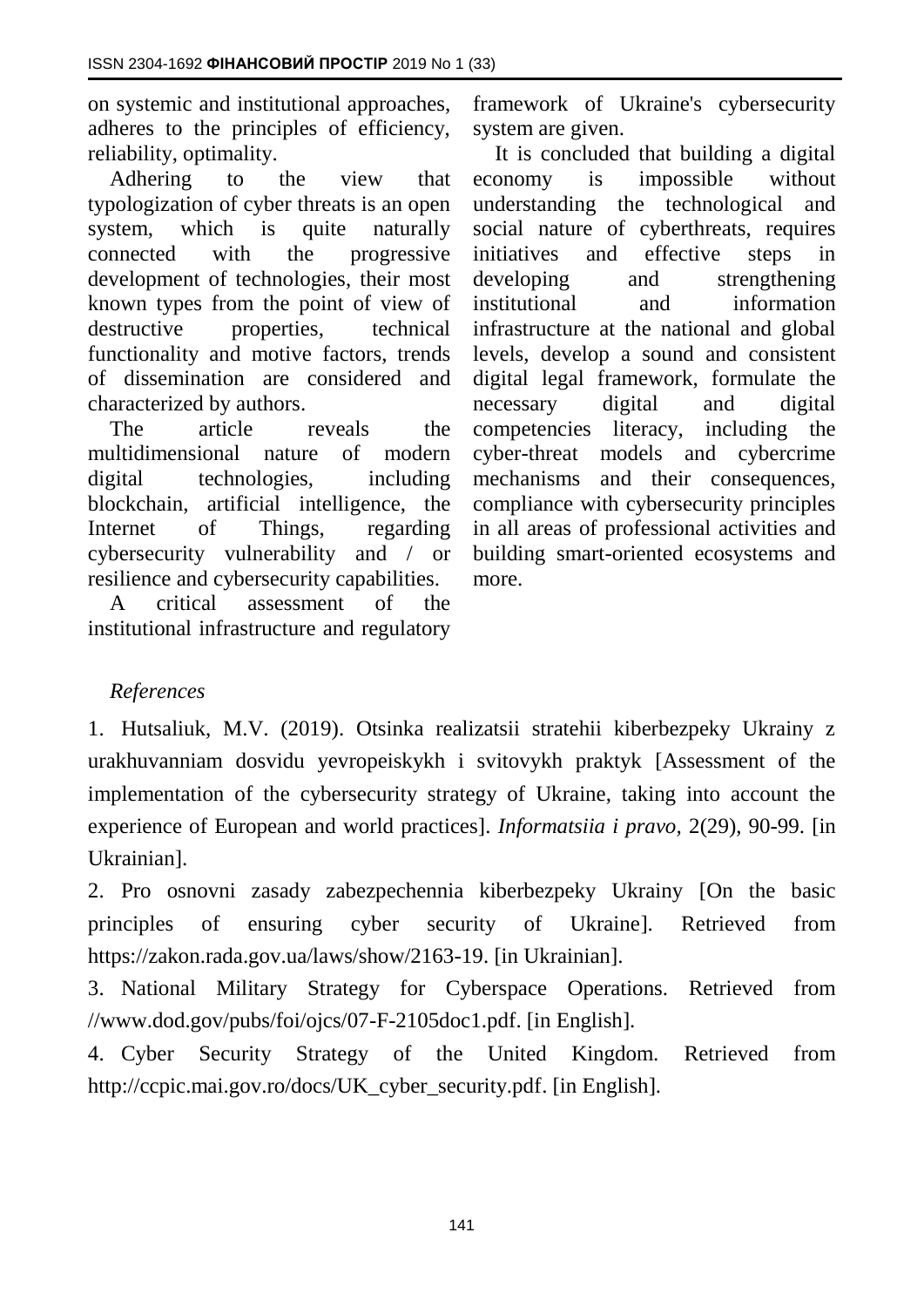ISSN 2304-1692 **ФІНАНСОВИЙ ПРОСТІР** 2019 No 1 (33)

5. Estrategia de Ciberseguridad Nacional. Retrieved from [https://www.enisa.europa.eu/topics/national-cyber-security-strategies/ncss](https://www.enisa.europa.eu/topics/national-cyber-security-strategies/ncss-map/ES_NCSS.pdf)[map/ES\\_NCSS.pdf.](https://www.enisa.europa.eu/topics/national-cyber-security-strategies/ncss-map/ES_NCSS.pdf) [in English].

6. National Cyber Security Strategy for Norway New national strategy for cybersecurity published by Norway. Retrieved from [https://www.regjeringen.no/contentassets/c57a0733652f47688294934ffd93fc53/natio](https://www.regjeringen.no/contentassets/c57a0733652f47688294934ffd93fc53/national-cyber-security-strategy-for-norway.pdf) [nal-cyber-security-strategy-for-norway.pdf.](https://www.regjeringen.no/contentassets/c57a0733652f47688294934ffd93fc53/national-cyber-security-strategy-for-norway.pdf) [in English].

7. Rus, I. (2017) Study of cybersecurity issues. *[Studia universitatis petru maior](https://econpapers.repec.org/article/pmuoecono/)  [series oeconomica](https://econpapers.repec.org/article/pmuoecono/)*, 1, 1-16. [in English].

8. Furashev, V.M. (2012) Kiberprostir ta informatsiinyi prostir, kiberbezpeka ta informatsiina bezpeka: sutnist, vyznachennia, vidminnosti [Cyberspace and the information space, cybersecurity and information security: the essence, definition, differences]. *Informatsiia i pravo*.. 2(5), 162-175. [in Ukrainian].

9. Baranov, O.A. (2014). Pro tlumachennia ta vyznachennia poniattia «kiberbezpeka» [On the interpretation and definition of the term "cybersecurity"]. *Pravova informatyka,* 2(42), 54-62. [in Ukrainian].

10. ISO/IEC 27032:2012 Information technology – Security techniques – Guidelines for cybersecurity. Retrieved from [https://www.iso27001security.com/html/27032.html.](https://www.iso27001security.com/html/27032.html) [in English].

11. Recommendation X.1205 (04/08). Retrieved from [https://www.itu.int/rec/T-](https://www.itu.int/rec/T-REC-X.1205-200804-I)[REC-X.1205-200804-I.](https://www.itu.int/rec/T-REC-X.1205-200804-I) [in English].

12. Kiberbezopasnost' [Cybersecurity]. Retrieved from [http://digitalbusiness.by/napravleniya-sotrudnichestva/natsionalnyj-bank-respubliki](http://digitalbusiness.by/napravleniya-sotrudnichestva/natsionalnyj-bank-respubliki-belarus/kiberbezopasnost)[belarus/kiberbezopasnost.](http://digitalbusiness.by/napravleniya-sotrudnichestva/natsionalnyj-bank-respubliki-belarus/kiberbezopasnost) [in Russian].

13. Kiberataki [Cyberattacks]. Tadviser. Retrieved from http://www.tadviser.ru/index.php. [in Russian].

14. Aktual'nye kiberugrozy [Actual cyber threats.]. Retrieved from [https://www.ptsecurity.com/ru-ru/research/analytics/cybersecurity-threatscape-q1-](https://www.ptsecurity.com/ru-ru/research/analytics/cybersecurity-threatscape-q1-2019/#id2) [2019/#id2.](https://www.ptsecurity.com/ru-ru/research/analytics/cybersecurity-threatscape-q1-2019/#id2) [in Russian].

15. Kiberugrozy: statistika, praktika i prognoz [Cyberthreats: statistics, practice and forecast]. Retrieved from [http://lib.itsec.ru/articles2/Oborandteh/kiberugrozy](http://lib.itsec.ru/articles2/Oborandteh/kiberugrozy-statistika-praktika-i-prognoz)[statistika-praktika-i-prognoz.](http://lib.itsec.ru/articles2/Oborandteh/kiberugrozy-statistika-praktika-i-prognoz) [in Russian].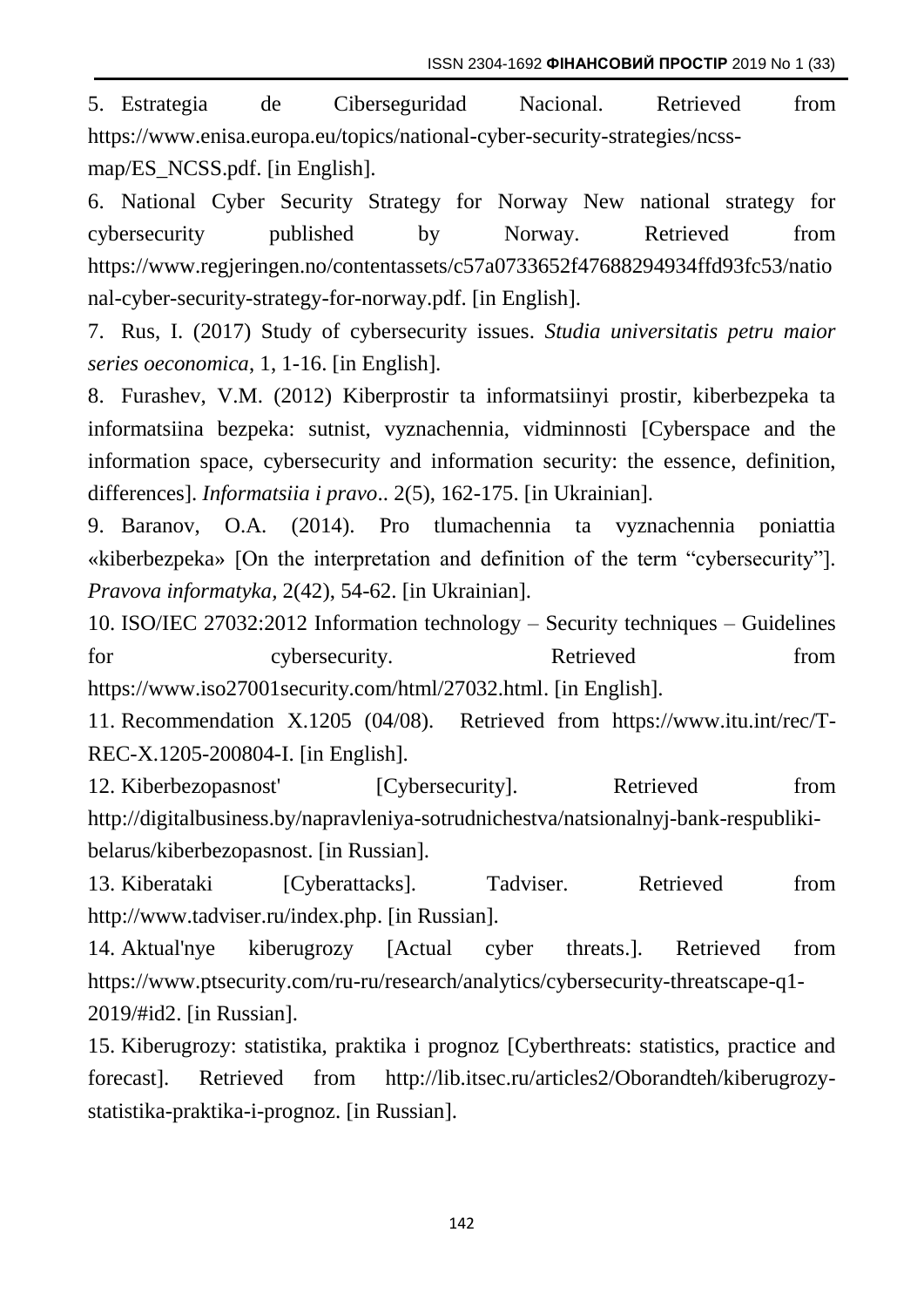16. Sovremennye kiberugrozy – techenie, razvitie, prognoz [Modern cyber threats course, development, forecast]. Retrieved from http://www.ciosibir.ru/files/Meet/2015/2015-10-09-03.pdf. [in Russian].

17. Zaporozhets, O.Yu. (2014) Kiberviina: kontseptualnyi vymir [Cyber war: a conceptual dimension]. *Aktualni problemy mizhnarodnykh vidnosyn,* 121(I), 80-86. [in Ukrainian].

18. Topchii V.V. Kiberteroryzm v Ukraini: poniattia ta zapobihannia kryminalnopravovymy ta kryminolohichnymy zasobamy [Cyber terrorism in Ukraine: the concept and prevention of criminal law and criminology means]. Retrieved from http://www.lj.kherson.ua/2015/pravo06/part\_3/16.pdf. [in Ukrainian].

19. Buryak, V.V. (2019). Tsifrovaya ekonomika, khaktivizm i kiberbezopasnost' [Digital economy, hacktivism and cybersecurity]. Simferopol': IP Zueva T.V. [in Russian].

20. Artamonova, A.A. (2018). Apparatnye zakladki kak komponent vredonosnogo apparatnogo obespecheniya: obzor, klassifikatsiya i analiz ugrozy [Hardware Bookmarks as a Component of Malicious Hardware: Overview, Classification, and Threat Analysis]. *ITportal*, 1(17). Retrieved from http://itportal.ru/science/tech/apparatnye-zakladki-kak-komponent-v/. [in Russian].

21. Microsoft Security Intelligence. Report. Retrieved from [https://www.microsoft.com/security/blog/2019/02/28/microsoft-security-intelligence](https://www.microsoft.com/security/blog/2019/02/28/microsoft-security-intelligence-report-volume-24-is-now-available/)[report-volume-24-is-now-available/.](https://www.microsoft.com/security/blog/2019/02/28/microsoft-security-intelligence-report-volume-24-is-now-available/) [in English].

22. 4 startapa, kotorye sozdayut iskusstvennyy intellekt dlya vedeniya kibervoyn [4 startups that create artificial intelligence for cyber warfare]. Retrieved from [https://www.tsarev.biz/news/zapadnopartnerskij-kontrol-4-startapa-kotorye-sozdayut](https://www.tsarev.biz/news/zapadnopartnerskij-kontrol-4-startapa-kotorye-sozdayut-iskusstvennyj-intellekt-dlya-vedeniya-kibervojn/)[iskusstvennyj-intellekt-dlya-vedeniya-kibervojn/.](https://www.tsarev.biz/news/zapadnopartnerskij-kontrol-4-startapa-kotorye-sozdayut-iskusstvennyj-intellekt-dlya-vedeniya-kibervojn/) [in Russian].

23. Pro rishennia Rady natsionalnoi bezpeky i oborony Ukrainy vid 29 hrudnia 2016 roku. «Pro Doktrynu informatsiinoi bezpeky Ukrainy» [On the decision of the National Security and Defense Council of Ukraine of December 29, 2016 "On the Doctrine of Information Security of Ukraine"]. Retrieved from [https://www.president.gov.ua/documents/472017-21374.](https://www.president.gov.ua/documents/472017-21374) [in Ukrainian].

24. Pro rishennia Rady natsionalnoi bezpeky i oborony Ukrainy vid 27 sichnia 2016 roku «Pro Stratehiiu kiberbezpeky Ukrainy» [On the decision of the National Security and Defense Council of Ukraine dated January 27, 2016 "On the Cyber

143